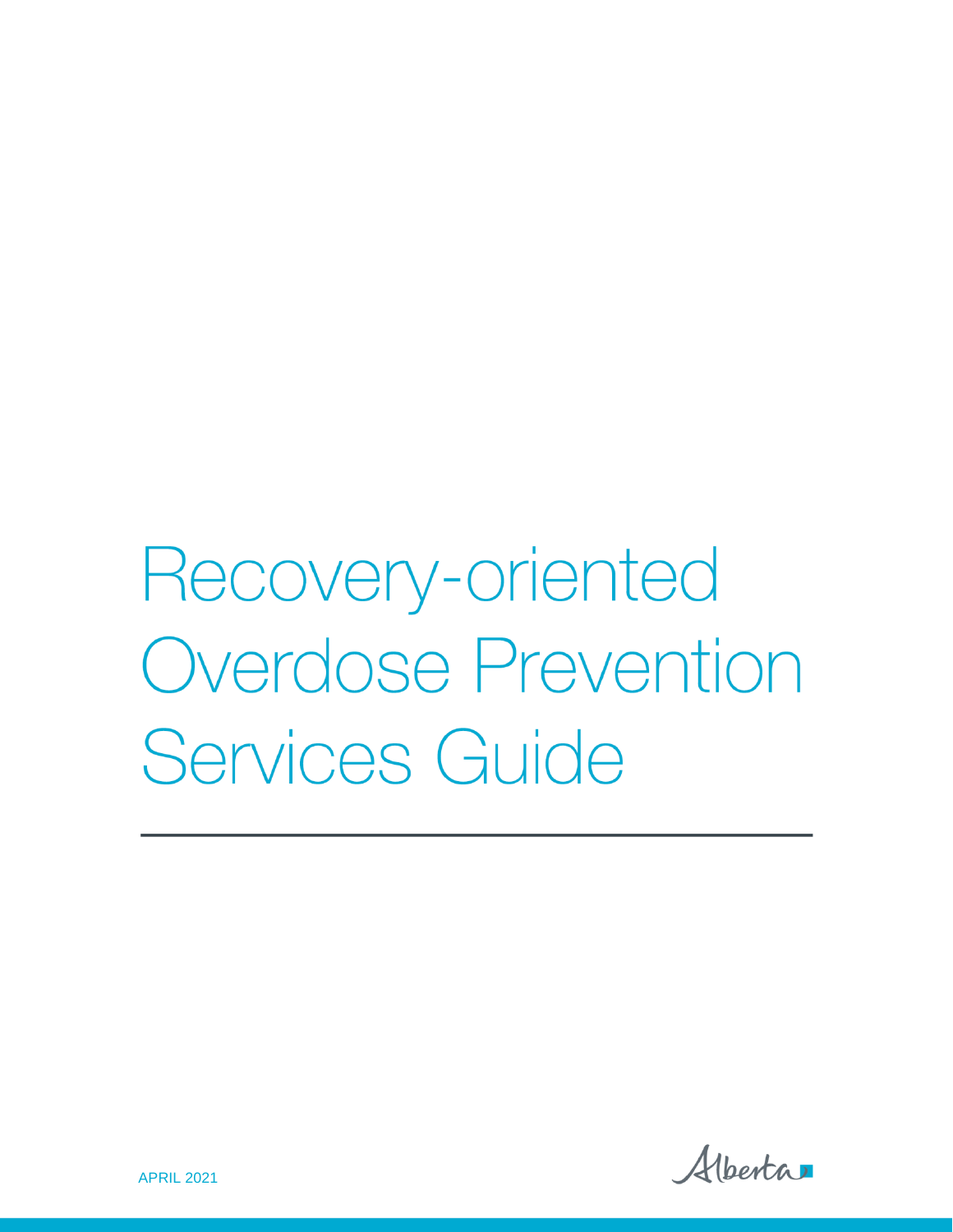Recovery-oriented Overdose Prevention Services Guide

Published by Alberta Health

April 2021

© 2021 Government of Alberta

This publication is issued under the Open Government Licence - Alberta [\(http://open.alberta.ca/licence\).](http://open.alberta.ca/licence) Please note that the terms of this licence do not apply to any third-party materials included in this publication, or to any materials identified as being adapted from third-party materials.

This publication is available online a[t https://open.alberta.ca/publications/recovery-oriented-overdose-prevention-services-guide](https://open.alberta.ca/publications/recovery-oriented-overdose-prevention-services-guide)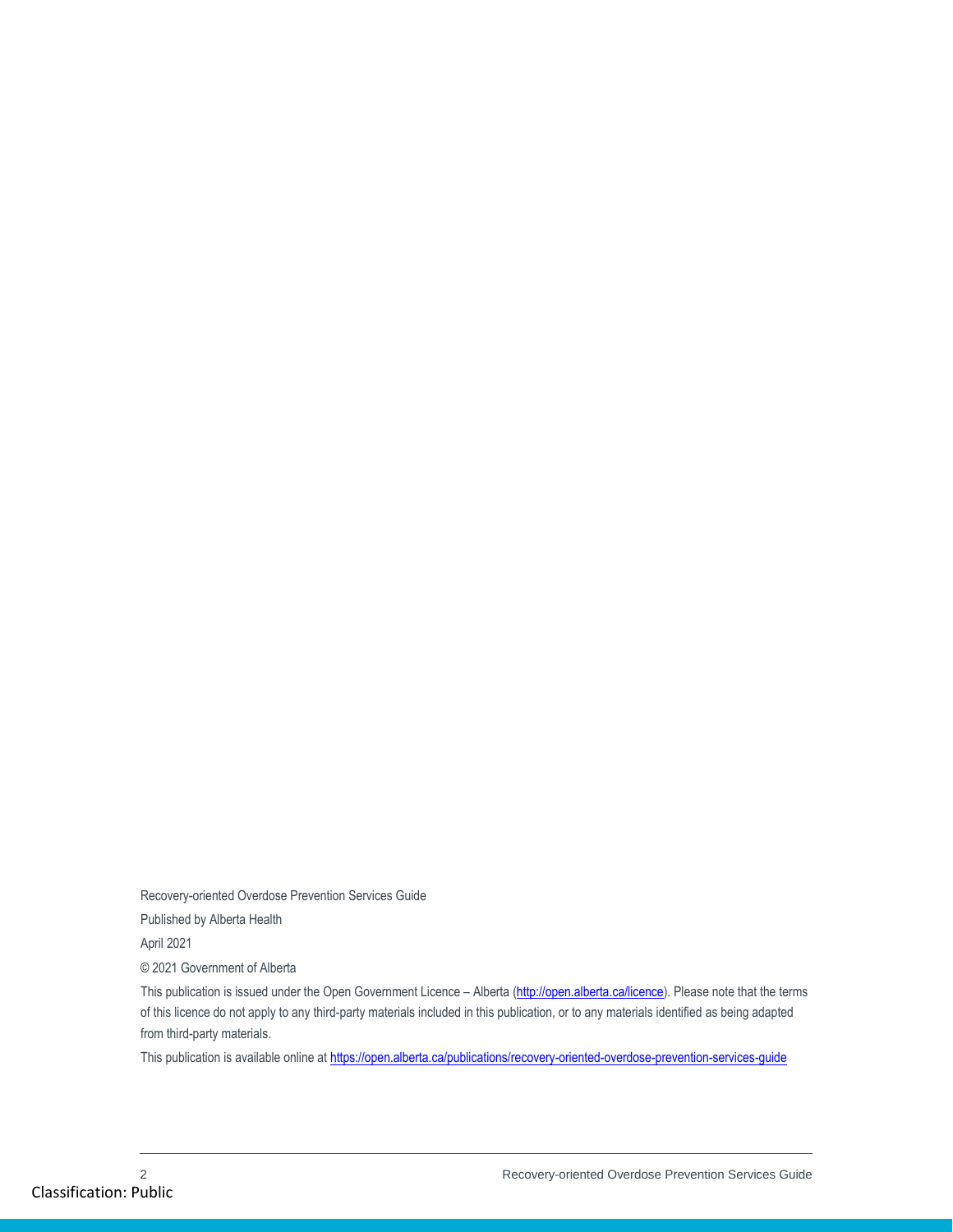# **Table of contents**

| 1. |      |  |  |  |  |
|----|------|--|--|--|--|
| 2. |      |  |  |  |  |
| 3. |      |  |  |  |  |
|    | 3.1  |  |  |  |  |
|    | 3.2  |  |  |  |  |
| 4. |      |  |  |  |  |
|    | 4.1  |  |  |  |  |
|    | 4.2  |  |  |  |  |
|    | 4.3  |  |  |  |  |
|    | 4.4  |  |  |  |  |
|    | 4.5  |  |  |  |  |
|    | 4.6  |  |  |  |  |
|    | 4.7  |  |  |  |  |
|    |      |  |  |  |  |
|    | 4.8  |  |  |  |  |
|    | 4.9  |  |  |  |  |
|    |      |  |  |  |  |
|    | 4.10 |  |  |  |  |
| 5. |      |  |  |  |  |
|    | 5.1  |  |  |  |  |
|    | 5.2  |  |  |  |  |
|    |      |  |  |  |  |
|    |      |  |  |  |  |
|    |      |  |  |  |  |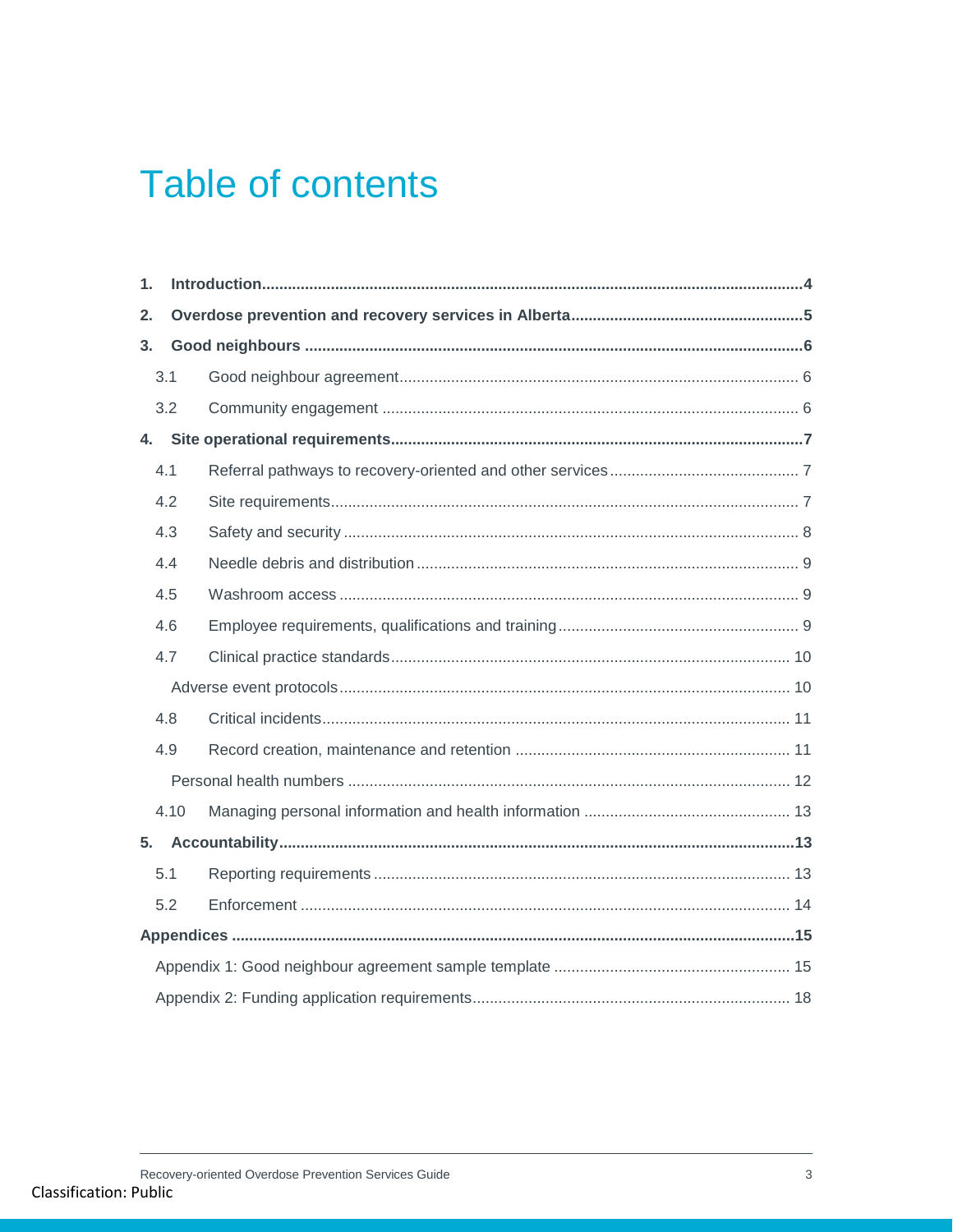# <span id="page-3-0"></span>1. Introduction

This purpose of this guide is to support current or future providers of supervised consumption services in Alberta to understand and meet certain licensing requirements set out by the Government of Alberta under the *Mental Health Services Protection Act* and Mental Health Services Protection Regulation (collectively referred to in this guide as MHSPA).

The requirements in this guide apply equally whether the service provider operates a supervised consumption site (SCS) or an overdose prevention site (OPS), as both offer supervised

consumption services and are held to the same requirements in the MHSPA. For clarity, in this guide SCS refers to sites that are in possession of an exemption under section 56.1 of the *Controlled Drugs and Substances Act* (CDSA), while OPS refers to sites that are in possession of an exemption under section 56(1) of the CDSA, either directly from Health Canada or through a letter of authorization from the Government of Alberta under the authority of the province's class exemption. In addition to fulfilling the requirements in this guide and receiving a licence under the MHSPA, service providers must also be in

# Applying for funding?

Although the focus of this guide is on helping service providers understand and meet requirements for licensing, Appendix 2 offers guidance for those who wish to apply for provincial funding to provide supervised consumption services.

Public funding is not a prerequisite of holding a licence, and separate application processes are used for each.

possession of one of these three types of CDSA exemptions.

This guide is not intended to replace, but rather augment Health Canada's supervised consumption services program by encouraging consistency of services and policies at SCS and OPS in Alberta. For information on Health Canada's program, please visit Health Canada's website.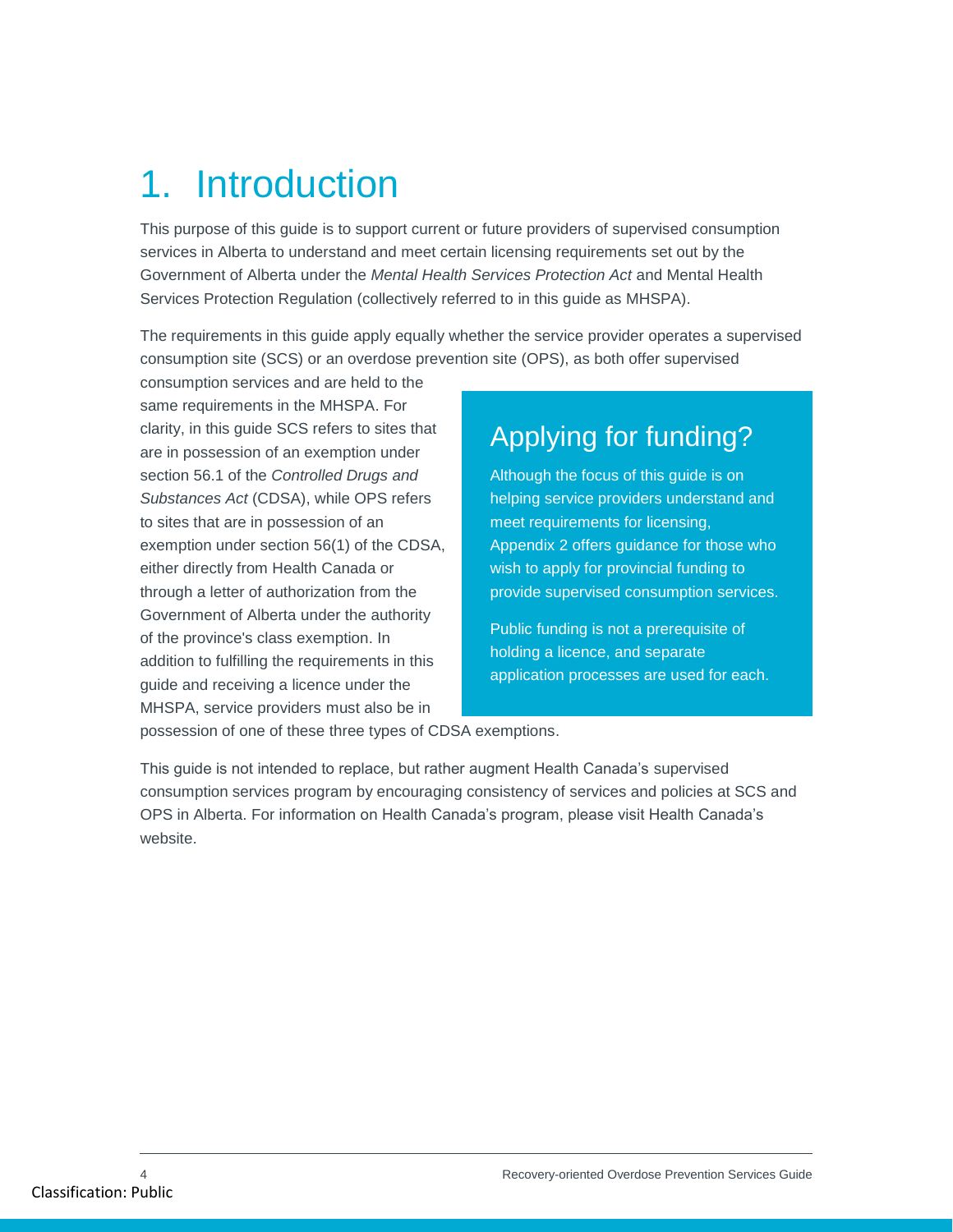# <span id="page-4-0"></span>2. Overdose prevention and recovery services in Alberta

Supervised consumption services are evidence-based interventions that can reduce morbidity and mortality. Whether operated in a facility or a mobile location, SCS and OPS provide a hygienic place for people to use pre-obtained illicit drugs while being monitored by trained employees. Employees are available to respond to people in medical distress and connect people to services like treatment within a **recovery-oriented system of care**. It is important that these services exist within a broad continuum of services that can support Albertans on their path to recovery.

The following is a list of mandatory services that all service providers must provide:

- In-person supervision of illicit drug consumption (may include injection, intranasal, inhalation, and oral) by a trained employee.
- Emergency care in response to an adverse event.
- On-site or defined pathways to addiction treatment and recovery-oriented services, including mental health supports.
- On-site or defined pathways to a variety of wrap-around services including but not limited to primary care, housing and other social supports.

### Recovery-oriented systems of care

A recovery-oriented system of care is a coordinated network of community-based services and supports that is personcentered and builds on the strengths and resilience of individuals, families, and communities to achieve a life free of illicit drugs and improved health, wellness, and quality of life for those with or at risk of alcohol and drug problems or mental health issues.

Adapted from: Center for Substance Abuse Treatment, U.S. Department of Health and Human Services.

- Services that reduce harm, including:
	- education on the consequences of illicit drug use, less harmful consumption practices and how to use naloxone
	- provision of take-home naloxone
	- provision of sterile consumption supplies for use on site
	- monitoring for and removing discarded consumption supplies (e.g., needles and other drug use equipment) from public spaces surrounding the site

Additional requirements related to these mandatory services are found below.

Recovery-oriented Overdose Prevention Services Guide 5 Classification: Public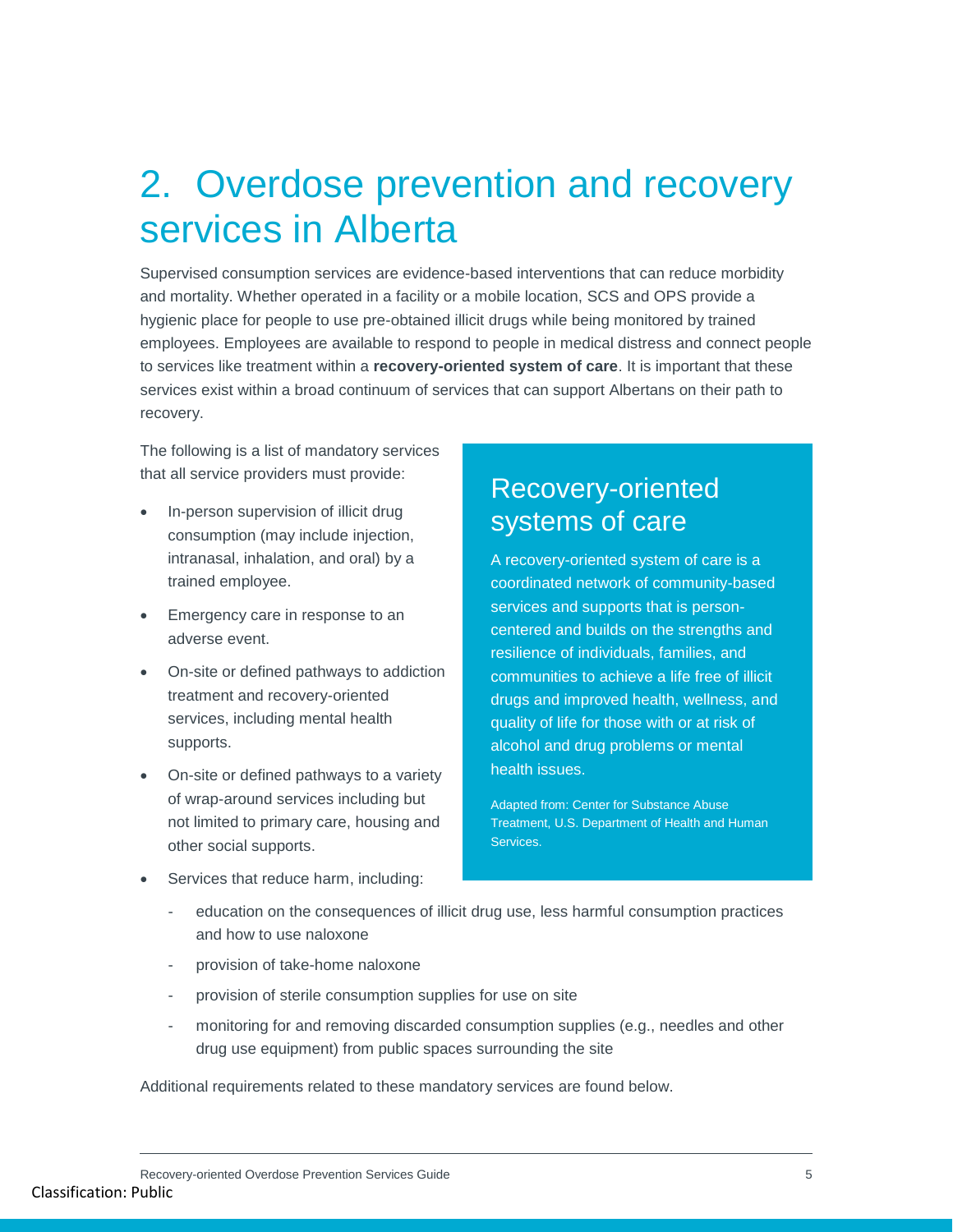# <span id="page-5-0"></span>3. Good neighbours

Service providers must work to nurture strong relationships with both their surrounding community and the wider community that they serve.

# <span id="page-5-1"></span>3.1 Good neighbour agreement

As part of a broader community engagement policy, service providers must implement a good neighbour agreement (see Appendix 1 for a sample template), in addition to demonstrating rigorous community consultation and engagement regarding the site. Good neighbour agreements will support the successful integration of a site with the surrounding neighbourhood and community as a whole. Good neighbour agreements must include the following:

- interested parties signing on to the agreement (e.g., local businesses, community associations and nearby residents within a minimum 200-metre radius)
- the responsibilities and commitments of each party, including the service provider
- a dispute resolution process

## <span id="page-5-2"></span>3.2 Community engagement

The service provider's policies respecting community engagement must outline ongoing commitments to engage, at a minimum once a year, with local government, first responder organizations (local police, fire department, Emergency Medical Services), the local business community and persons with lived experience who use the site.

- It is recommended that parties or organizations within a 500-metre radius that are impacted by day-to-day operations of the site be engaged.
- Community engagement policies must demonstrate a relationship with local law enforcement and plans to mitigate public safety concerns in an ongoing way.
- Community engagement policies must also demonstrate how, in good faith, service providers will attempt to resolve issues raised during community engagement in an ongoing way.

Service providers must maintain records of all engagement activities which include:

- who was consulted
- summary of feedback from each stakeholder group
- letters of notice provided to parties in advance of opening or substantial changes
- letters of community support, including support from local law enforcement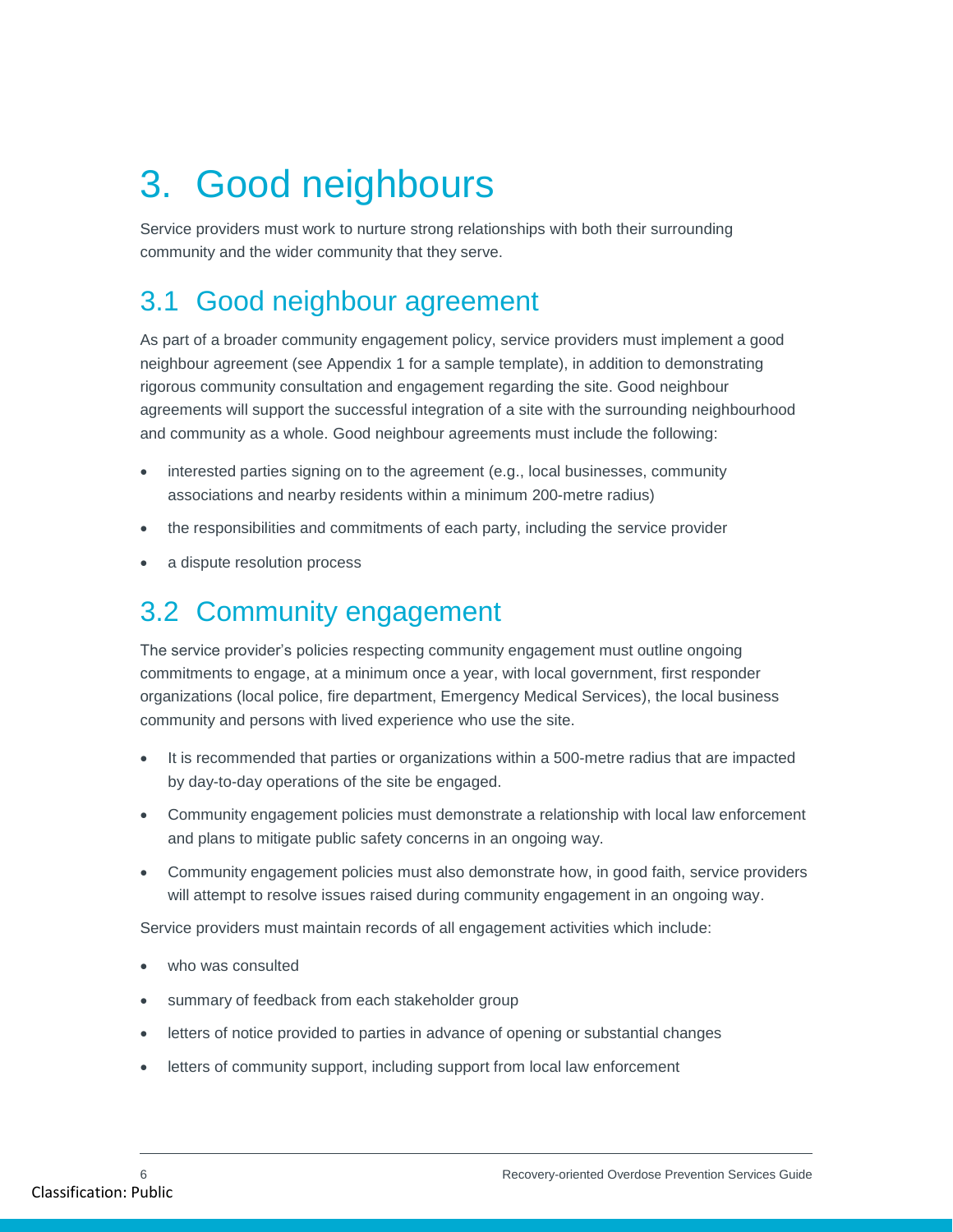concerns raised by stakeholder groups and how any concerns will be addressed

Different consultation requirements may apply to sites established on an urgent basis.

# <span id="page-6-0"></span>4. Site operational requirements

The following sets out operational requirements for providers of supervised consumption services. Noted policies and procedures must clearly demonstrate how requirements will be met.

## <span id="page-6-1"></span>4.1 Referral pathways to recovery-oriented and other services

Supervised consumption services are part of the addiction and mental health service continuum and service providers are expected to support clients to access other services along the continuum of treatment and recovery services. Service providers must have in place policies that demonstrate clearly defined referral pathways to treatment and recovery services and, where possible, minimize barriers to accessing detox and treatment programs. Policy requirements include the following:

- documented referral pathways to treatment and recovery services. Pathways should encourage warm hand-offs wherever possible
- partnerships with treatment providers to reduce barriers, such as wait times, when possible, for clients accessing services
- documented referral pathways and partnerships with other community agencies and services providers (e.g., housing, primary care, mental health)
- an employee training plan that includes training on referral pathways and the expectations for referring clients to recovery-oriented treatment and other community agencies and services
- a commitment that referral processes are tracked for each client, including known outcomes of referrals
- collection of and support for clients to obtain a personal health number in order to access referral services when they need them (see section 4.9 for more information)
- a strategy to support clients with complex needs (e.g., care conferences, behaviour plans)

## <span id="page-6-2"></span>4.2 Site requirements

A service provider must meet the following requirements for each facility or other location at which it offers or provides services: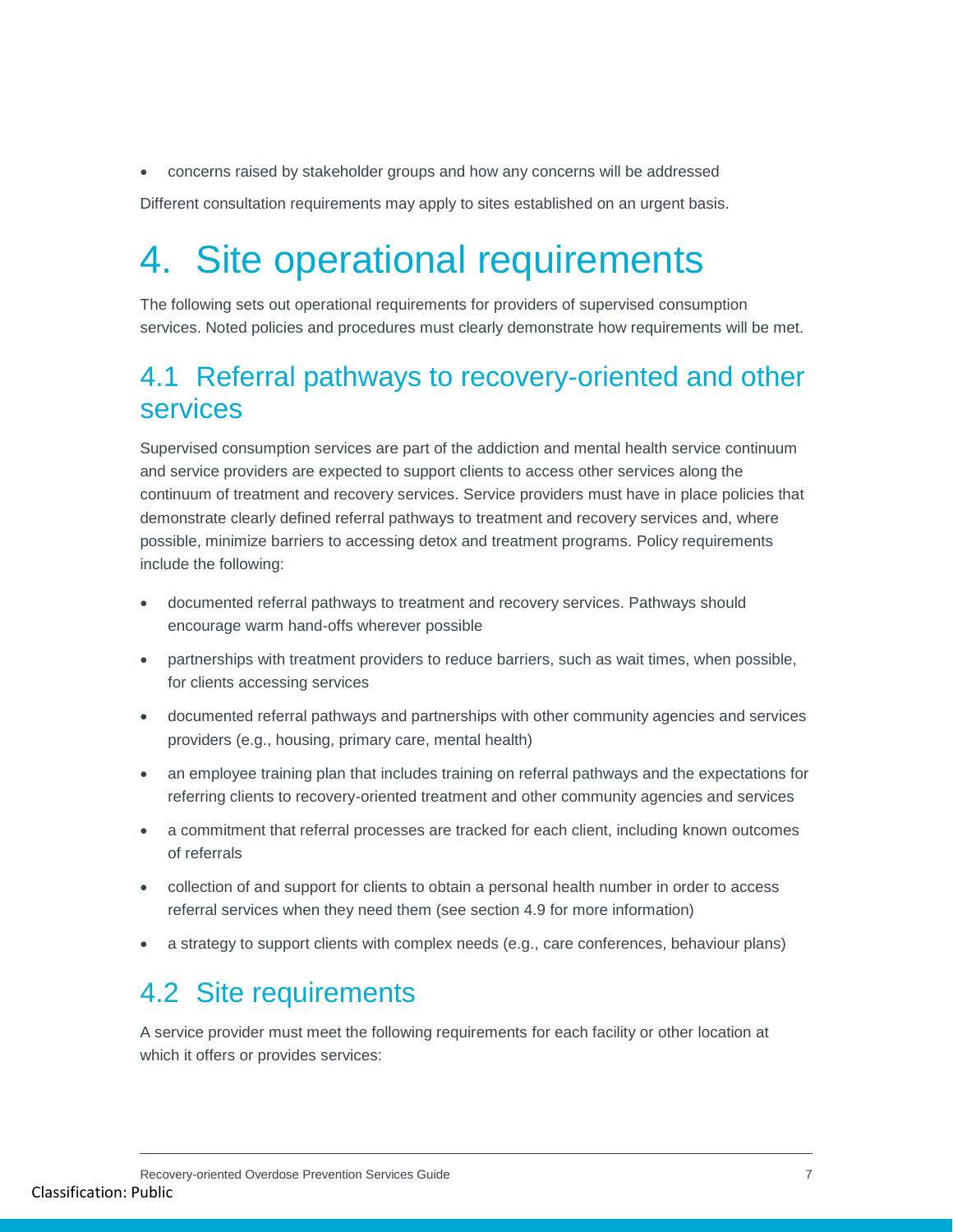- A floor plan for the site must be kept up to date.
- A policy or policies respecting physical safety and security measures must be in place, including:
	- fire safety plan prepared in cooperation with the fire department as per section 2.8 of the *National Fire Code (Alberta Edition)*
	- security plan
	- a plan for first responder access to and within the site reviewed by local Emergency Medical Services organizations
	- occupational health and safety requirements
	- infection prevention and control requirements

# <span id="page-7-0"></span>4.3 Safety and security

Service providers must ensure policies and/or protocols are in place that address the safety and security of clients, employees and the community surrounding the site.

All service providers must have policies in place to support and respond to clients accessing the site who may:

- have complex psychosocial needs
- be in a state of distress or crisis
- be experiencing a psychotic episode
- behave in an aggressive or violent manner

Service providers are required to have in place policies that outline:

- a process for communicating expectations for behaviour of clients using the services and a policy for circumstances when services may be refused (e.g., violence, aggression)
- strategies and protocols to mitigate and respond to threats to the safety and security of clients and employees
- protocols developed with agreement (e.g., sign-off) from local law enforcement for responding to issues that may threaten the safety and security of the surrounding community, including protocols for how employees and/or contracted security personnel communicate with and hand off incidents to law enforcement
- identified employee roles during incidents, including contracted security personnel
- strategies to discourage loitering and support client engagement in the broader community (e.g., facilitating transportation and navigation to health and social service providers)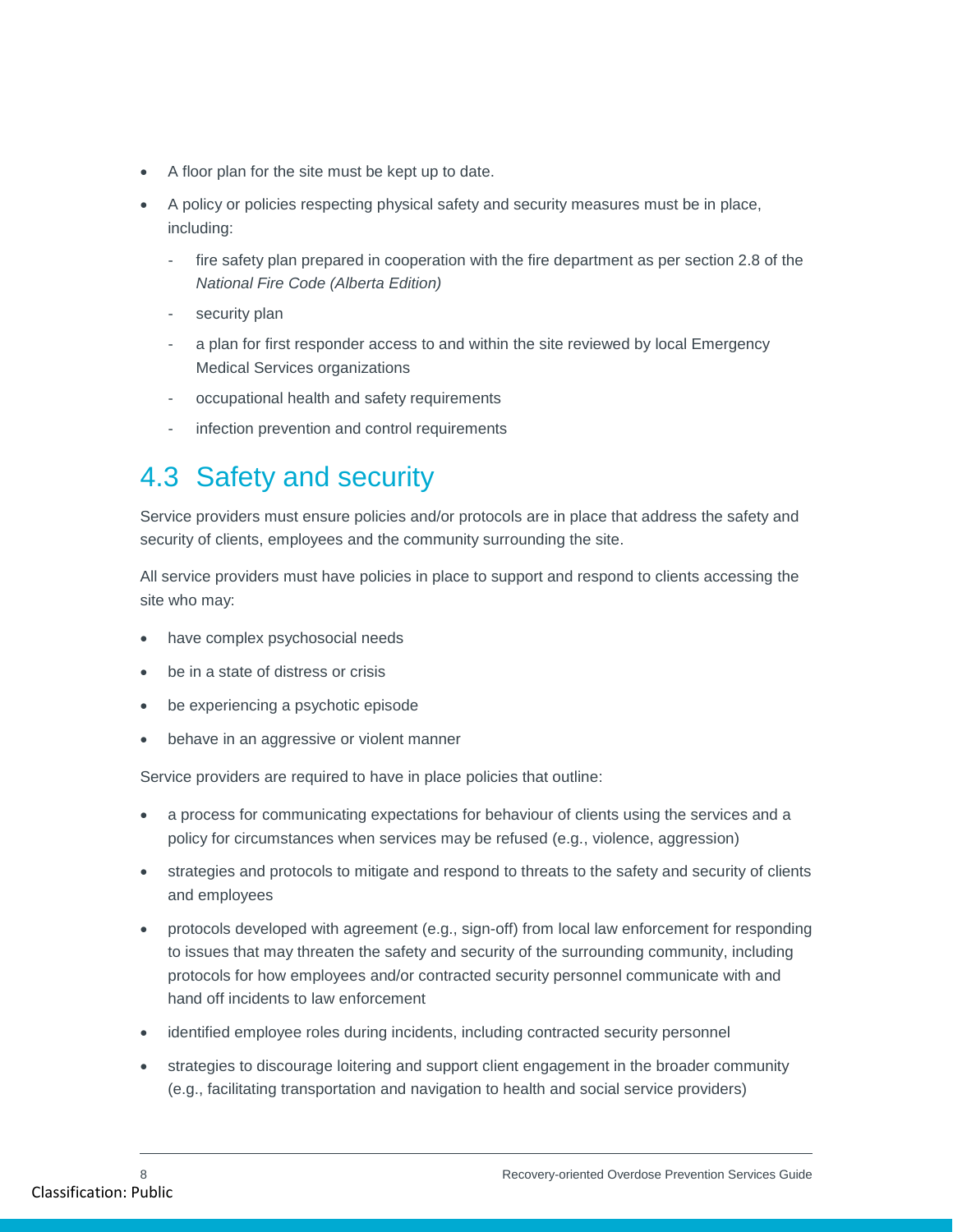## <span id="page-8-0"></span>4.4 Needle debris and distribution

Service providers have a key role to play in reducing the impact of needle debris in their surrounding communities. Needle debris and needle distribution policies are required to ensure needle issues are mitigated. Requirements include, at minimum:

- needle distribution policy, and
- needle debris mitigation protocols which set out:
	- boundaries of the area where needles will be collected
	- employees responsible for needle debris pick up
	- protocols for disposing of needles
	- any other protocols related to needle debris mitigation

### <span id="page-8-1"></span>4.5 Washroom access

Washroom access is required for clients and to reduce negative impacts on the surrounding community.

- Policies relating to facilities or other locations used in providing the supervised consumption services must include a washroom access plan for clients and employees. This may include partnerships with nearby service providers (e.g., for mobile sites).
- Policies respecting client rights and expectations must clearly outline how clients will be informed of washroom access options.

## <span id="page-8-2"></span>4.6 Employee requirements, qualifications and training

Service providers must have a policy that clearly outlines employee requirements so there is a common understanding regarding expectations of employees (whether employed on a full-time or part-time basis, paid or unpaid, or as a consultant, contractor or volunteer). Such a policy must, at minimum:

- identify necessary employee ratios for any facility or other location used in providing supervised consumption services, including an employee complement per shift
- document employee position titles, position description, and qualifications
- require that client-facing employees complete a criminal record check and a vulnerable sector check
- require employee training, including: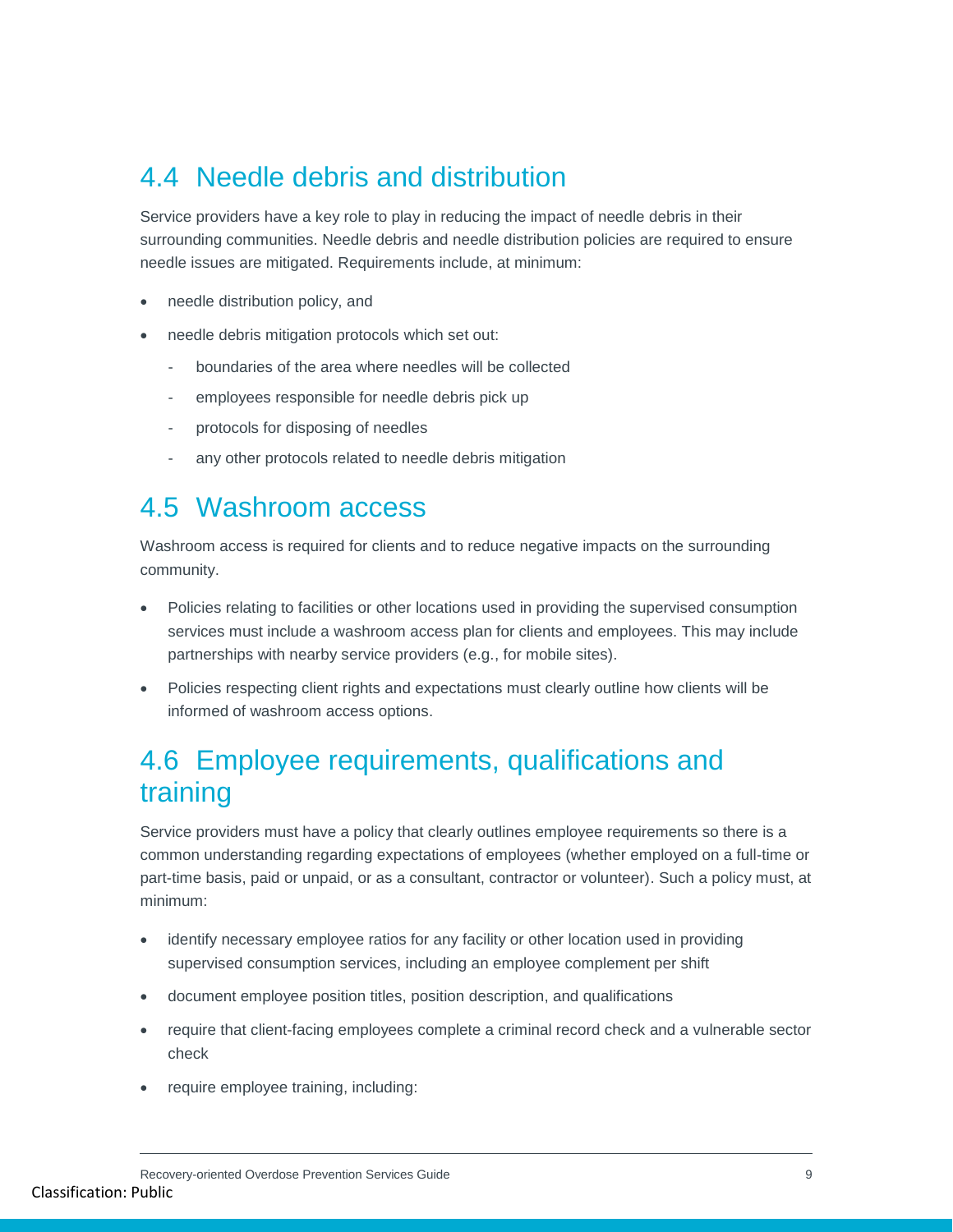- training on policies, procedures and protocols
- naloxone training and safer injection training
- training for referral pathways
- training to support interactions with clients with complex needs (e.g., Mental Health First Aid)
- training for safety and security in response to aggressive or violent incidents
- all client-facing employees on site have current Standard First Aid; at least one employee on site at all times must have Standard First Aid – Basic Life Support for Health Care **Providers**

# <span id="page-9-0"></span>4.7 Clinical practice standards

Service providers must have policies and procedures in place respecting clinical practices of the supervised consumption services. Policies must include, at minimum:

- ongoing training for overdose response and other medical emergencies
- on-shift review of adverse events
- process for obtaining the consent of clients prior to use of services
- protocols for determining eligibility for who can access services (e.g., agreeable to sign consent/waiver, agreeable to follow policies and procedures)
- protocols for supervised illicit drug consumption (e.g., what supplies provided, processes)
- oversight of supervised consumption services at the site by a health professional that is regulated by the *Health Professions Act.*
- monitoring and evaluation of clinical practices to support effective practice and quality improvement
- protocols for disposal of injection equipment

### <span id="page-9-1"></span>**Adverse event protocols**

As part of policies and procedures related to clinical practice, service providers must have clearly defined protocols for responding to adverse events. These include:

- opioid overdose response protocol
- stimulant overdose response protocol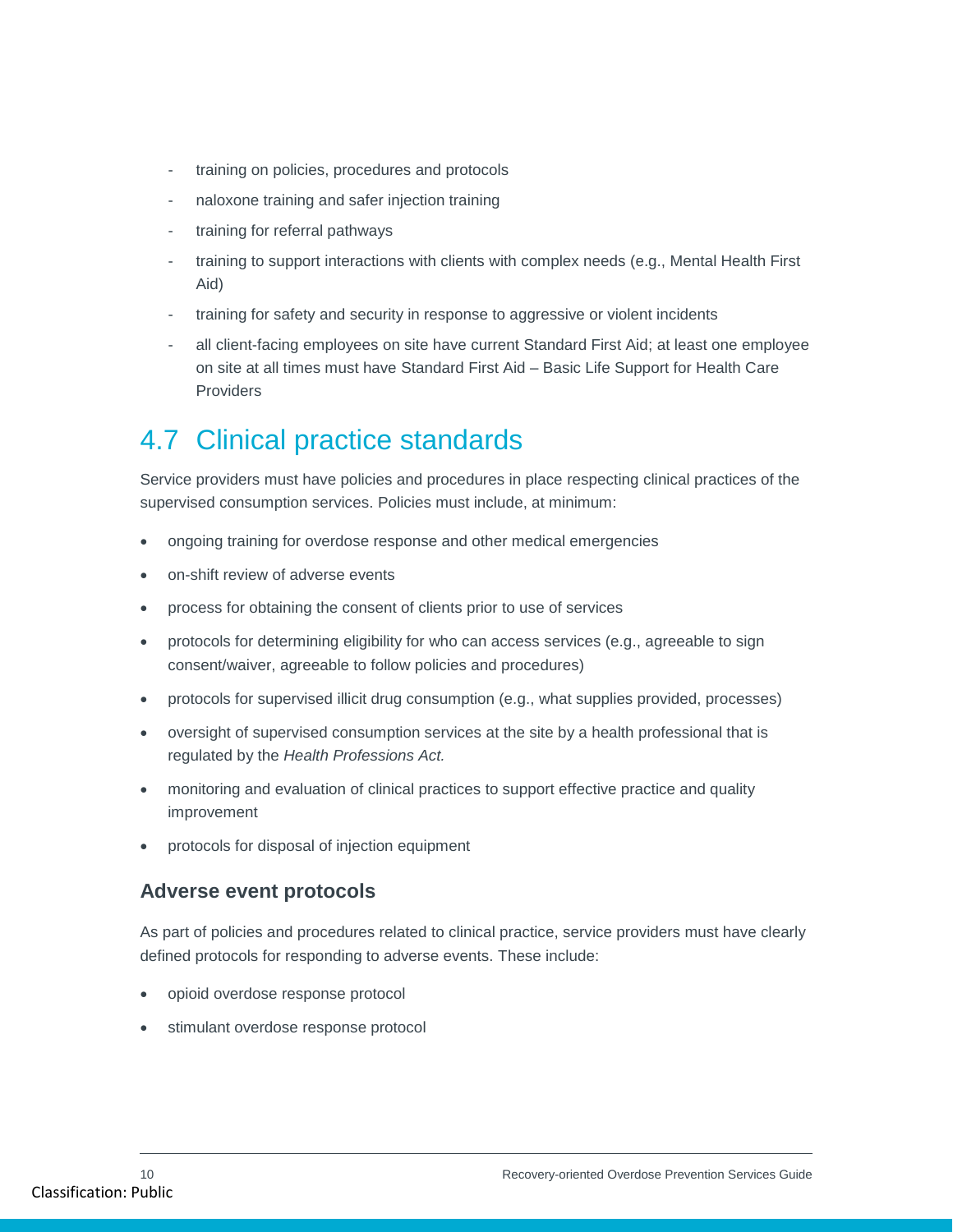## <span id="page-10-0"></span>4.8 Critical incidents

Critical incidents are incidents that cause or threaten to cause serious injury or death to a client, service provider, employee or any other individual in relation to the provision of services. These incidents do not include overdoses, cardiac arrests or any other negative health outcome that is related, or likely to be related, to the consumption of illicit drugs where the incident does not result in serious injury or death.

Requirements related to reporting of critical incidents are set out in section 7 of the Mental Health Services Protection Regulation. Critical incident reports should be submitted using the form approved by the director and published at [alberta.ca/amh-licensing.](https://alberta.ca/amh-licensing)

Service providers must have clearly defined protocols for responding to critical incidents, which include:

- death response protocol
- serious injury protocol

### <span id="page-10-1"></span>4.9 Record creation, maintenance and retention

To ensure the privacy and confidentiality of a client's personal information and individually identifying health information, service providers will collect, use, disclose, and protect client information in accordance with applicable privacy legislation and best practices.

Effective information management is required for all service providers.

Information collected about client demographics, usage patterns and referral processes is also critical to understand and evaluate the impact of sites. Service providers are required to have policies and/or procedures in place respecting:

- management of an electronic database to log client use of the service and referrals made
- creating a unique identifier for each client when registering new clients accessing the site
- recording clients' critical incident contacts and substitute decision makers, if any
- documenting all adverse events and critical incidents relating to each client
- tracking and documenting outcomes of referrals whenever possible
- collecting and maintaining information and documents relating to the service provider including, where applicable, business permits and licences, proof of insurance, incorporation or association, etc.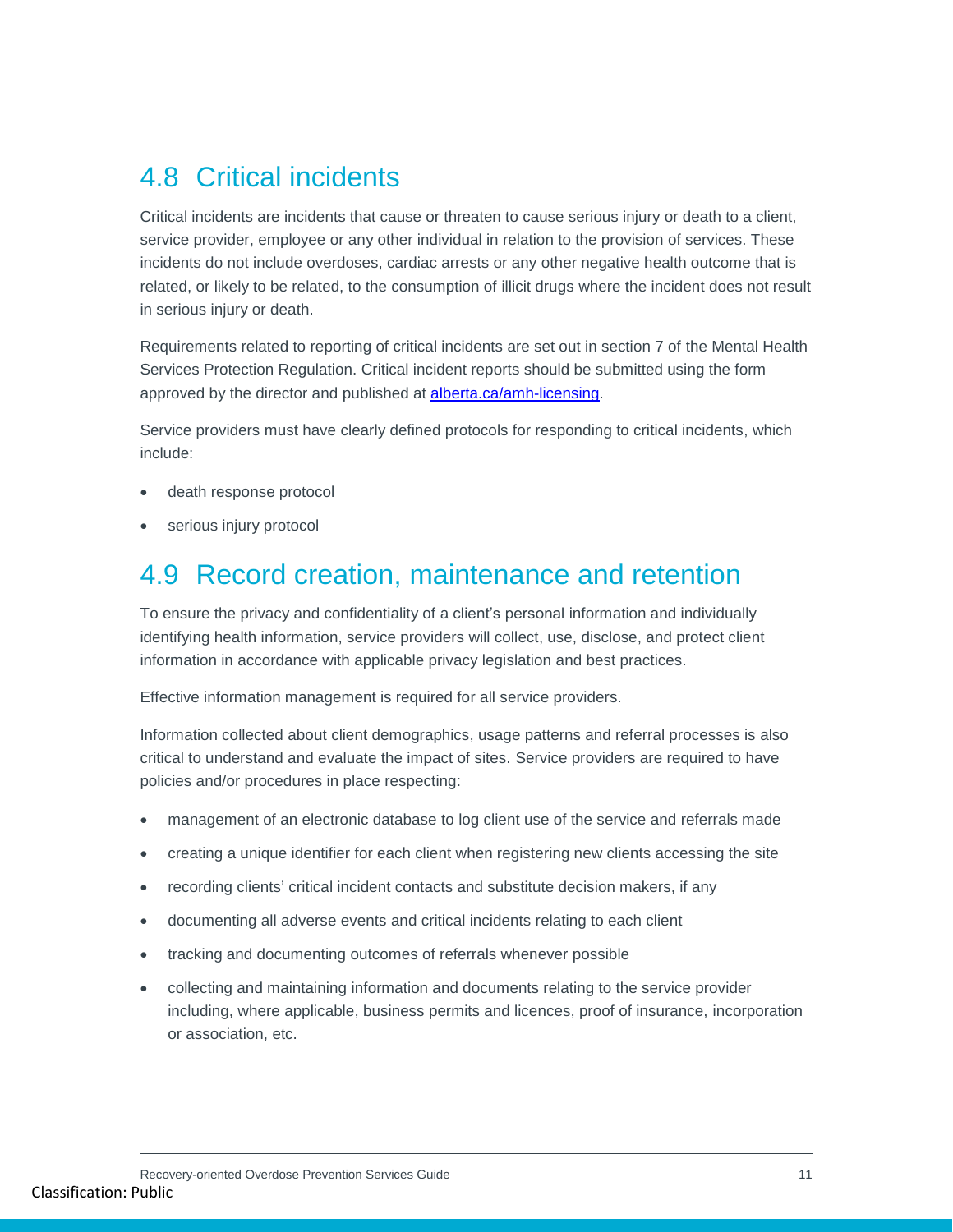### <span id="page-11-0"></span>**Personal health numbers**

Service providers must have policies and procedures in place respecting the collection and use of each client's personal health number (PHN). This ensures clients can be easily referred to a continuum of services within the health care system.

Specifically, procedures implemented by service providers must include:

- 1. collecting a PHN from each client on initial intake
- 2. if at intake a client is unable to produce or does not remember their PHN, calling 780-643-2210 with the client to obtain it
- 3. if a client does not have active Alberta Health Care Insurance Plan (AHCIP) coverage, assisting them during intake to obtain or renew their coverage
- 4. stating the purpose(s) in the *Health Information Act* that authorize the collection and use of a client's PHN, such as to provide a health service or for internal management purposes, such as reporting; clearly stating to the client that identifying information is kept confidential in accordance with the *Health Information Act*
- 5. recording personal health numbers in a separate field in the service provider's electronic database

Clients shall not be refused service while they are in the process of looking up a PHN or obtaining/renewing AHCIP coverage.

### Supporting clients to obtain a personal health number

Any client with Alberta Health Care Insurance Plan (AHCIP) coverage can call **780-643-2210** (toll-free by first dialling 310-0000) to look up their personal health number. They will need to provide their date of birth, last known address on file, and any other names on the account. A service provider can call with a client or on their behalf if they have written consent and have verified the client's identity.

If a client does not have coverage, the AHS ID Program supports eligible Albertans\* who are vulnerably housed to obtain or renew their AHCIP coverage. To use this service, service providers should:

- 1. assist the client to complete/submit a Consent to Contact Form (contact [AHSIDProgram@ahs.ca](mailto:AHSIDProgram@ahs.ca) for a copy)
- 2. take copies of documents that confirm identity and eligibility (examples at [ahs.ca/about/Page13447.aspx\)](https://www.albertahealthservices.ca/about/Page13447.aspx)

Any documents used to verify identity should be stored in a secure location and returned to the client. Copies should be destroyed immediately when no longer needed.

\* AHS ID Program eligibility: The client must be 18 years or older (or an emancipated youth), have lived in Alberta for 90 days or longer and be legally entitled to remain in Canada.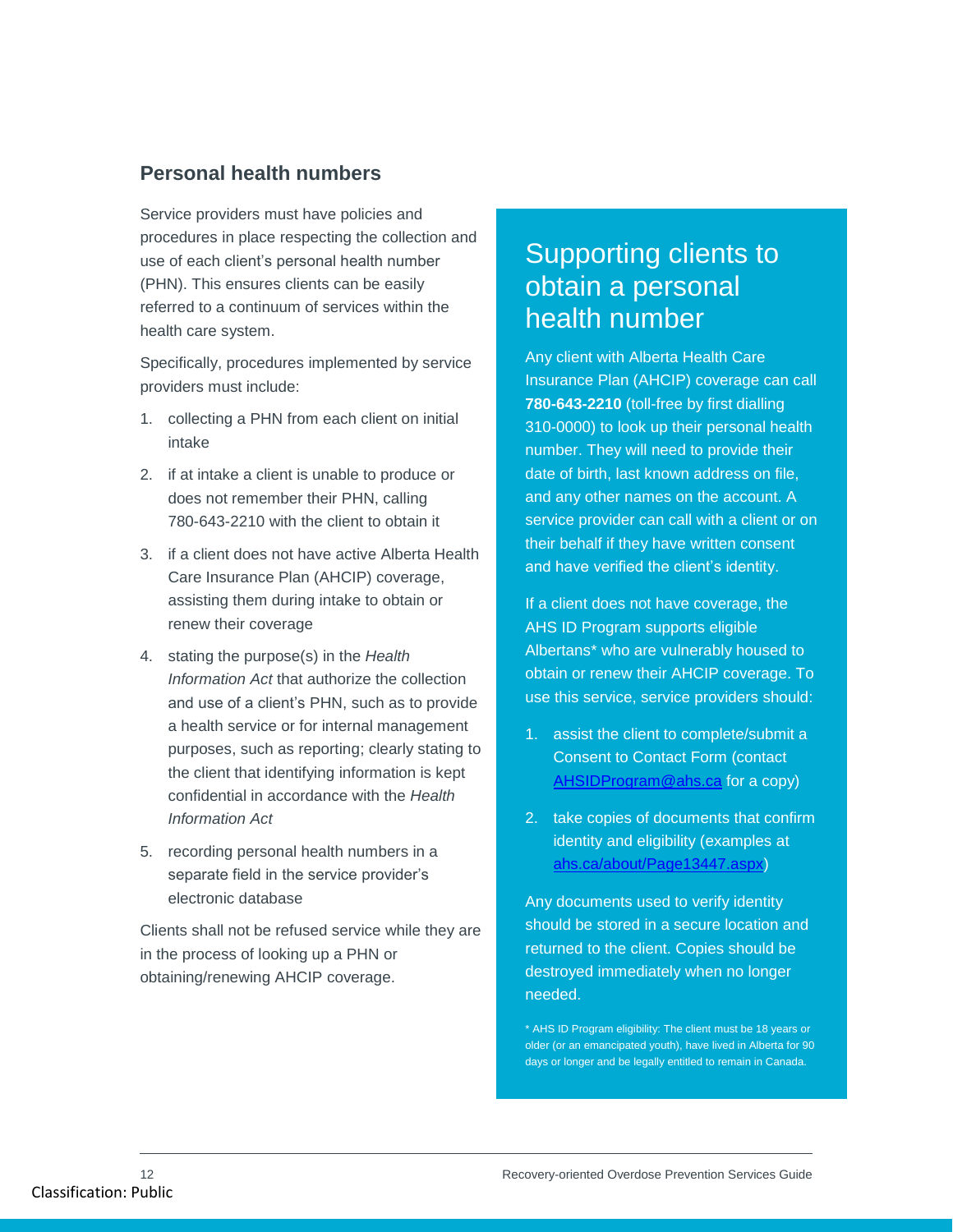## <span id="page-12-0"></span>4.10 Managing personal information and health information

Service providers must be either a custodian under the *Health Information Act* or an affiliate of an approved custodian with respect to the supervised consumption services. If the service provider is an affiliate, the service agreement making it so must address the collection, use and disclosure of health information. Related to this obligation, service providers must have in place policies and/or procedures that:

- designate an employee as a privacy officer with respect to the services
- establish protocols to protect the privacy of clients when accessing the services
- ensure policies and procedures respecting the collection, use and disclosure of personal information and individually identifying health information meet the requirements of all applicable provincial and federal legislation

### Understanding *Health Information Act* requirements

The *[Health Information Act Guidelines](https://open.alberta.ca/publications/9780778582922)  [and Practices Manual](https://open.alberta.ca/publications/9780778582922)* provides detailed guidance about the *Health Information Act*'s requirements. This manual includes information about the authorized collection of personal health numbers as well as a custodian's duty to submit a Privacy Impact Assessment to the Office of the Information and Privacy Commissioner for review and comment before implementing a new, or making changes to an existing, information system or administrative practice.

- set out their obligations under the *Health Information Act* and ensure all employees with access to health information are trained appropriately to fulfill these obligations
- ensure policies respecting client consent do not disallow access to information by other authorized service providers who deliver health services to the client in accordance with the *Health Information Act,* or access by other authorized custodians to track, in aggregate, the outcomes of supervised consumption services

# <span id="page-12-1"></span>5. Accountability

## <span id="page-12-2"></span>5.1 Reporting requirements

All providers of supervised consumption services are required to provide monthly service utilization reports to Alberta Health using the form approved by the director and published at [alberta.ca/amh-licensing.](https://alberta.ca/amh-licensing)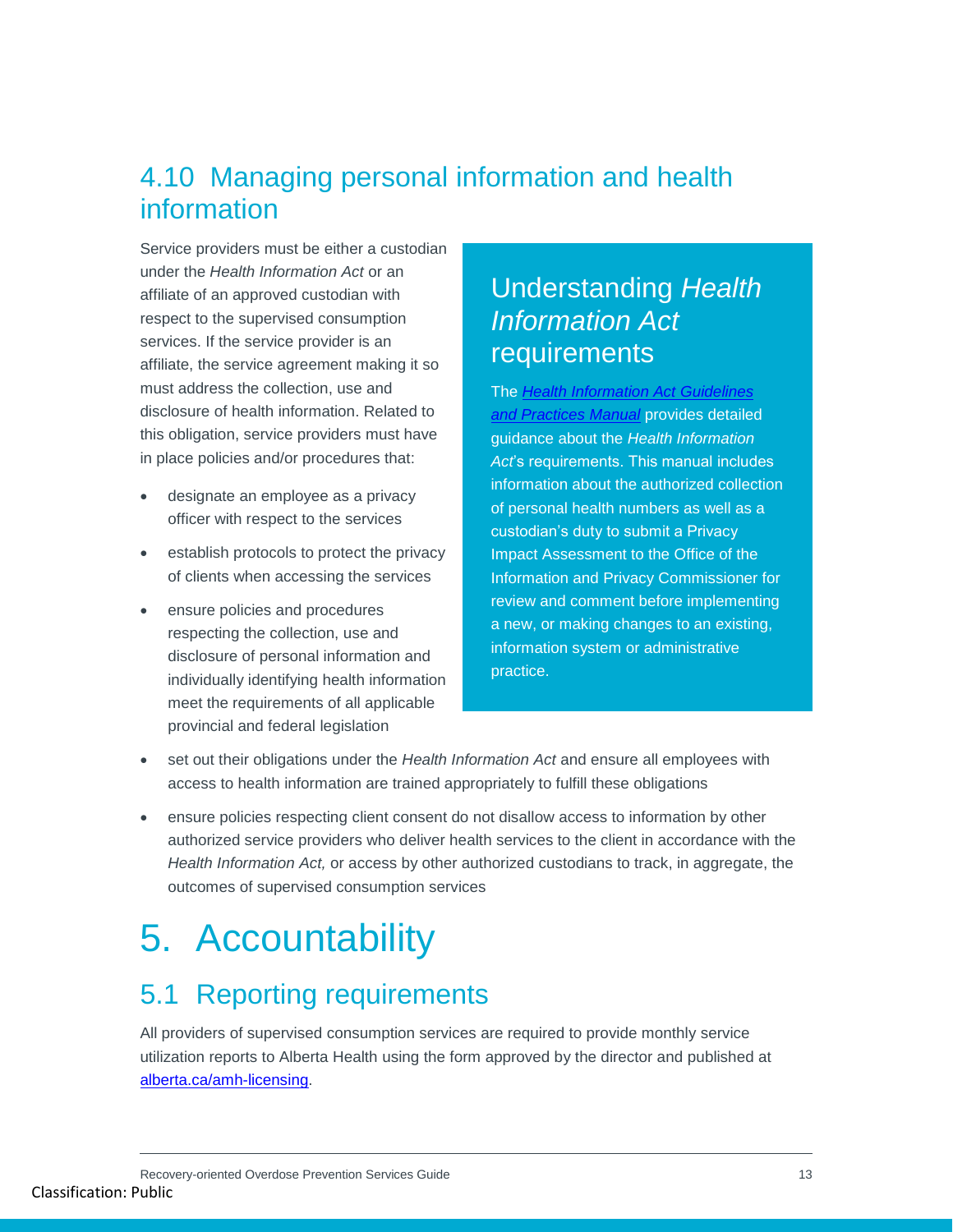Service utilization indicators include visits, consumption modes, negative health outcomes, adverse events, adverse event responses, percentage of most prevalent illicit drugs used, general demographics, detailed referral data and qualitative information (e.g., successes, challenges and any other relevant information).

Reporting on adverse event responses includes the number of times supportive care, oxygen, and, in the event of a suspected overdose event, naloxone was administered as well as the number of times Emergency Medical Services attended.

Alberta Health may also request supplemental reporting on a different basis such as quarterly, semi-annually or ad hoc. Service providers that receive provincial funding should also pay close attention to additional reporting requirements set out in their grant agreement(s).

# <span id="page-13-0"></span>5.2 Enforcement

No person or organization shall operate an SCS or OPS without a licence, as required under the MHSPA. All service providers must adhere to requirements set out under the MHSPA, the terms and conditions of a licence, those identified in this guide, as well as the terms and conditions of any grant agreement if applicable. Failure to comply could result in penalties and other measures as set out in the MHSPA and other legislation.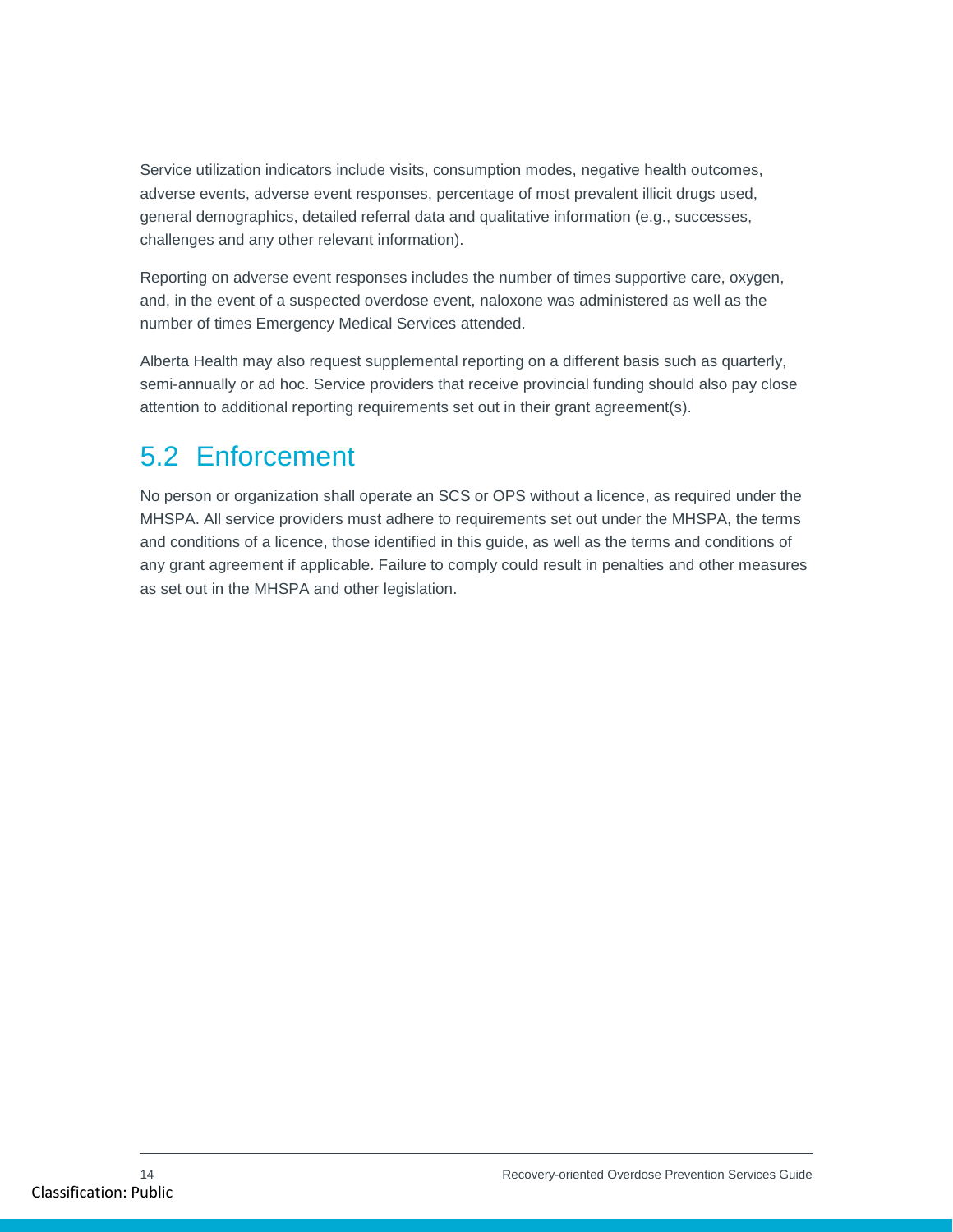# <span id="page-14-0"></span>Appendices

<span id="page-14-1"></span>Appendix 1: Good neighbour agreement sample template<sup>1</sup>

### **GOOD NEIGHBOUR AGREEMENT**

**--------------------------------------------------------------** *- for -* [insert service provider name]

*- and -*

[insert interested party or parties]

**--------------------------------------------------------------**

 $\overline{a}$ 

<sup>&</sup>lt;sup>1</sup> Good Neighbour Agreement sample template adapted with permission from Alpha House Society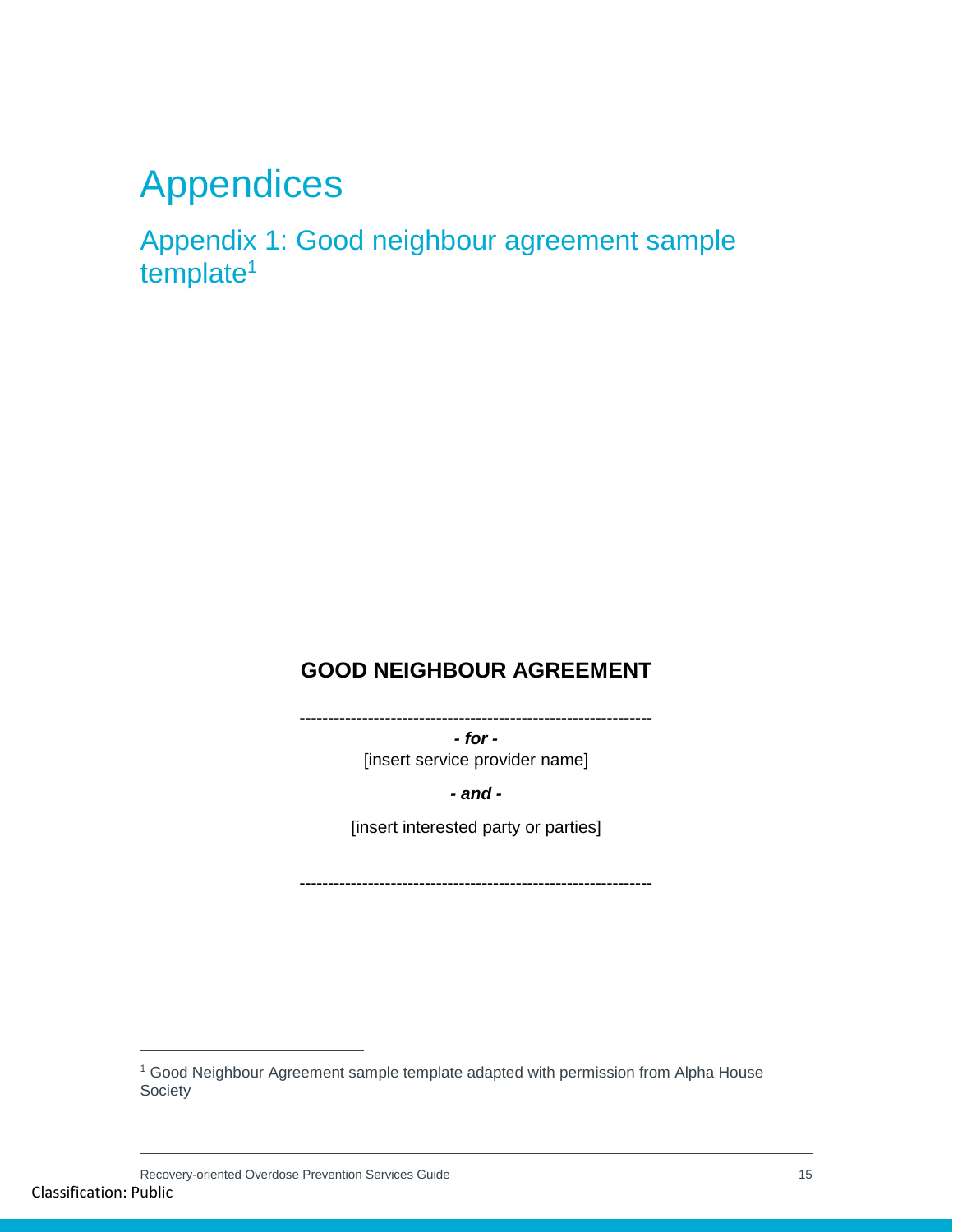### **ABOUT [insert service provider name]**

Provide a brief description of service provider's organization. Also, include overview of the site and the services offered.

### **ABOUT [insert interested party or parties name(s)]**

Provide a brief description of the interested party or parties that are part of this agreement.

### **GOALS OF THE AGREEMENT**

Outline the goals of the agreement. The agreement must identify a dispute resolution process (see examples below).

- Share open, honest, and meaningful communication
- Develop a respect and understanding of roles, needs and constraints
- Provide clear expectations regarding how issues are identified and resolved [required part of the agreement]
- Foster an inclusive community where everyone feels welcome

#### **PARTIES ENTERING INTO THIS AGREEMENT SHARE A COMMON DESIRE TO**

This section should outline the shared values and common desires of the parties (see examples below).

- Create a safe neighborhood
- Acknowledge the importance of each organization's success to the community
- Ensure respectful and open communication
- Resolve disputes and common issues facing the interested parties

#### **[Insert service provider] AND [interested parties] COMMITMENTS:**

List all commitments made by the service provider and interest parties to each other (see example commitments below).

- Agree to meet quarterly at a minimum (more frequently if issues require)
- Commit to keeping communication lines open with each other and the community
- [Service provider] will provide and monitor a phone line to identify and resolve non-emergent concerns from community members
- If [interested parties] experience a concern, they will contact the appropriate number, per the *Who to Contact And When* information below
- If [Service provider] experiences a concern in the community, they will contact the appropriate member of the community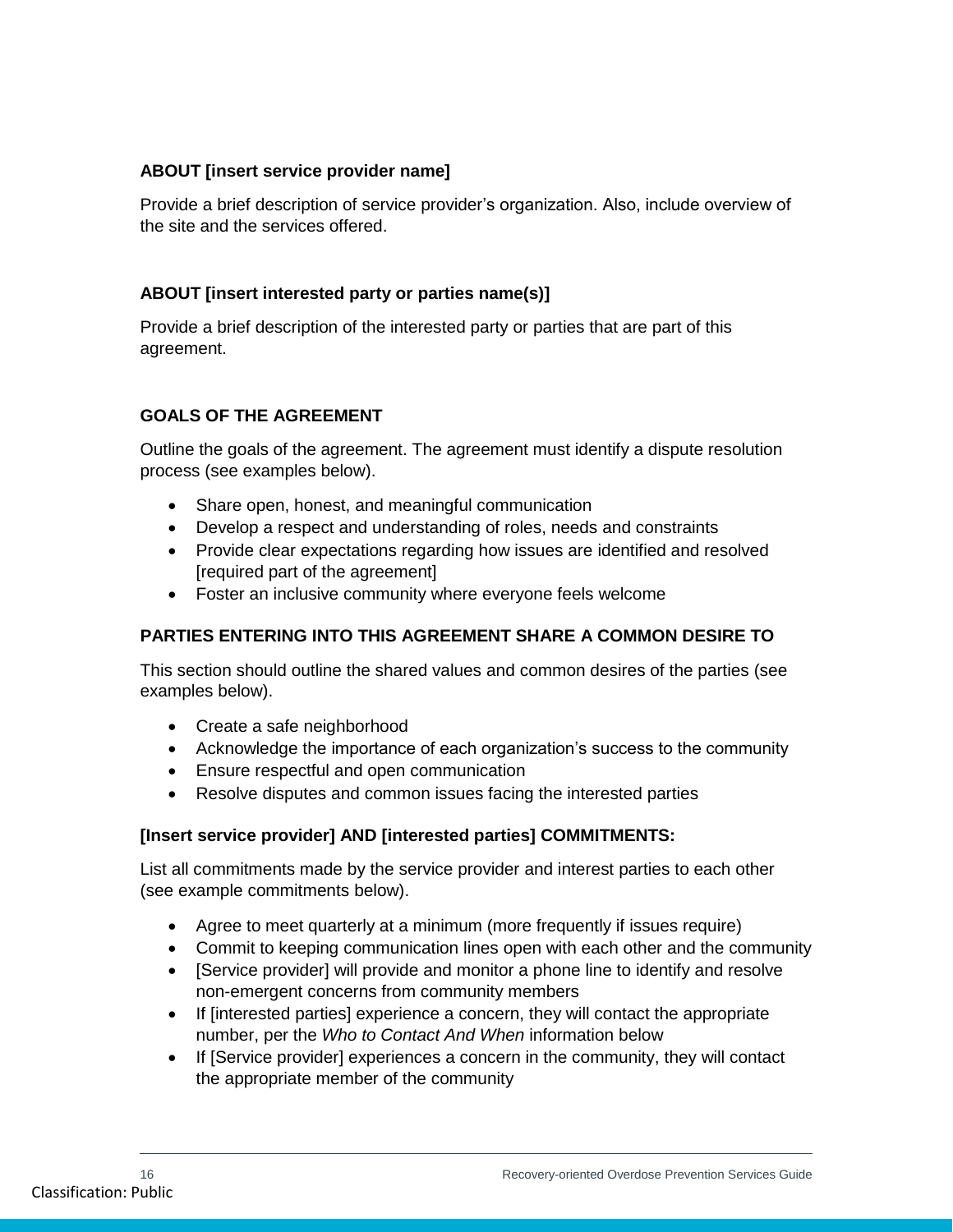#### **COMMUNICATION AND ENGAGEMENT PLAN**

Please outline the dates and location the service provider and interested parties will meet to discuss ongoing issues and concerns.

| <b>Date</b> | Location |
|-------------|----------|
| TRD         | TRD      |
| TRD         | TRD      |
| TRD         | FRD      |
| rrn         | חם       |

#### **WHO TO CONTACT AND WHEN**

#### **Service provider;**

#### **(p): (xxx) xxx-xxxx; (e): siteoperator@example.com**

E.g., If you have a concern directly related to our building, or if you have reason to believe an issue involves a client of the site.

#### **911 Emergency Services**

E.g., If you believe that anyone's safety is in jeopardy or you see a violent/criminal situation occurring.

#### **Local Police Non-Emergency Services (p): (xxx)-xxx-xxxx**

If for any reason you feel that the situation should be dealt with by or reported to the police, but there are no threats to anyone's safety. Police will attend on a lesser-priority response time.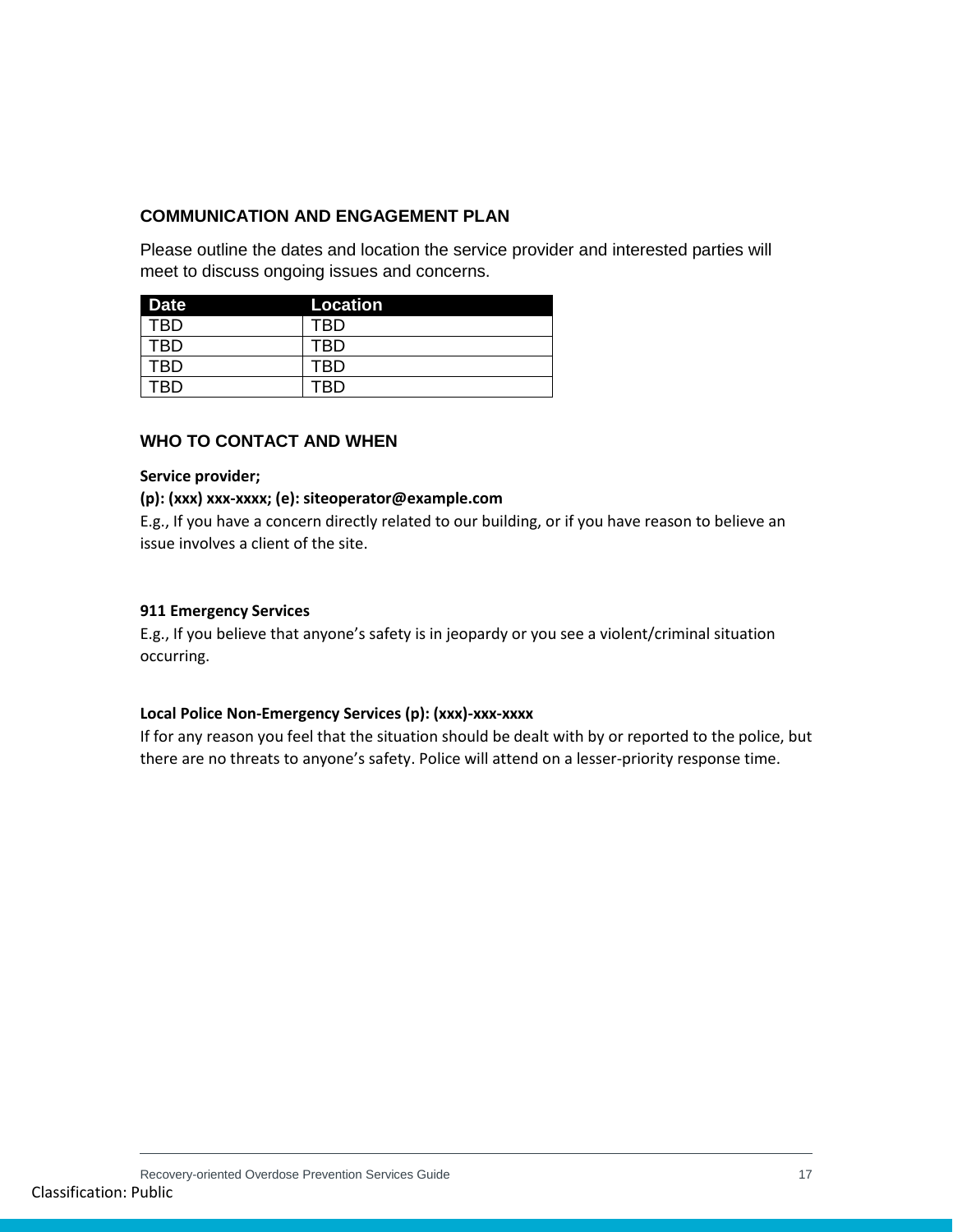# <span id="page-17-0"></span>Appendix 2: Funding application requirements

Any service provider intending to apply for provincial funding to deliver supervised consumption services should contact Alberta Health at **albertaaddictionandmentalhealth@gov.ab.ca** early for guidance and to request access to an up-to-date grant proposal template.

These service providers must meet all the requirements for a licence, as outlined in the MHSPA and in this guide. They must also clearly indicate the services they provide (or intend to provide with funding), provide information to demonstrate the need for services, and meet other obligations outlined below.

### **Services offered**

Funding proposals must describe the services that will be offered at the site including, at minimum, the mandatory services identified in section 2 of this guide.

### **Service delivery model**

Funding proposals must outline the service model, including, at minimum:

- hours of operation
- site capacity, including number of consumption stations (i.e., booths and inhalation rooms, if applicable); a floor plan must be attached
- staffing model with a demonstrated ability to:
	- a. provide immediate adverse event response
	- b. support clinical decision making
	- c. prevent and manage security incidents
	- d. respond to a variety of clients needs using a multidisciplinary team approach

### **Community engagement**

Funding proposals must include a report detailing consultation conducted prior to the site opening (it may be the same report submitted to Health Canada for a SCS exemption), and include a letter of support from local law enforcement.

Applicants may also be asked by Alberta Health to provide additional engagement information.

Different consultation requirements may apply to sites established and funded on an urgent basis.